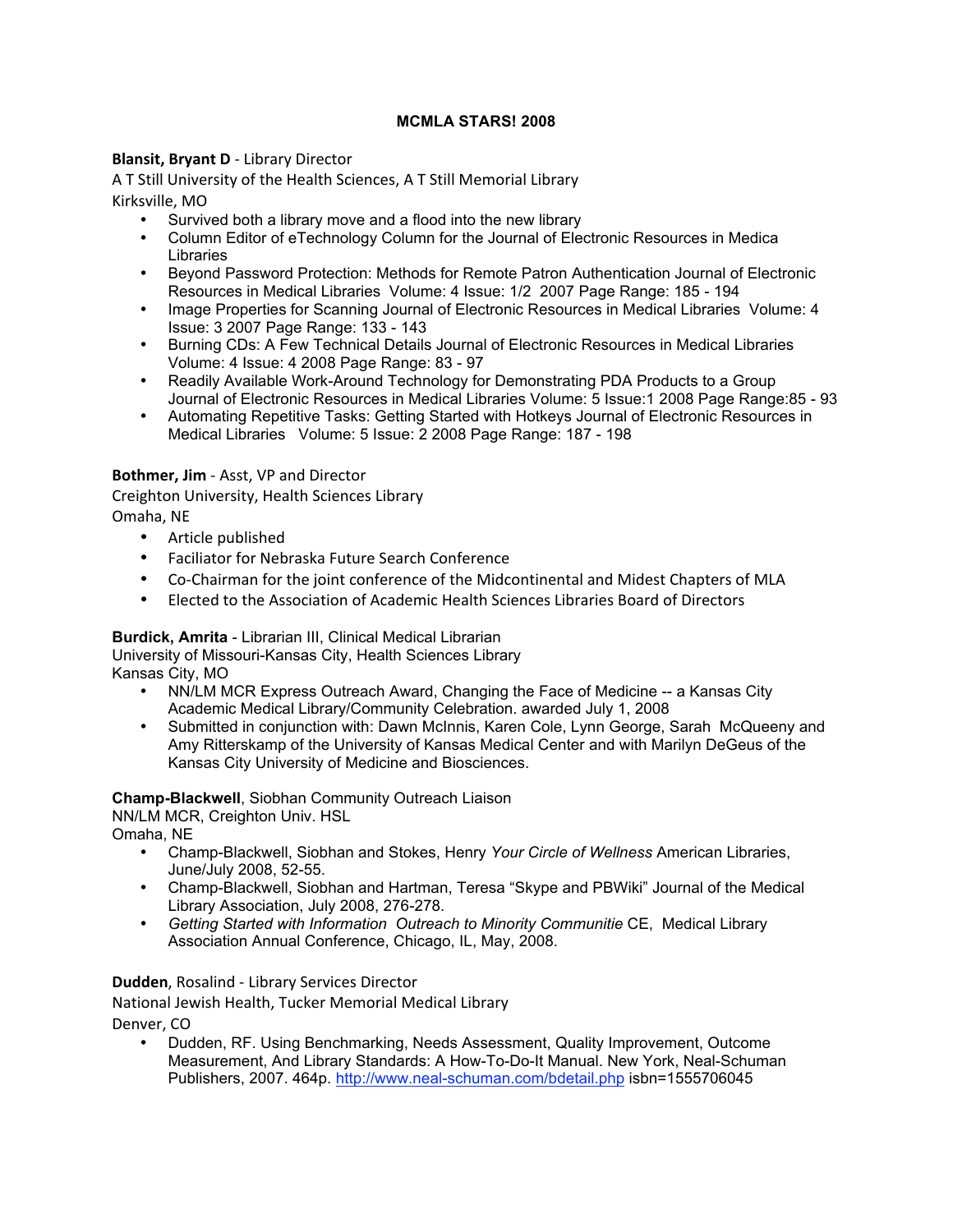- The Culture of Research in its Many Contexts. Speech at the MLA ANnual Meeting, May 18, 2008, Chicago, IL.
- Practical Tools for Library Measurement. Speech at the Spring Workshop of the Colorado Association of Special Libraries, June, 2008, Denver, CO
- Using Evaluation Results to Communicate Your Value:
- Part 1: What to Measure and Why 6/4/08
- Part 2: Needs Assessment 6/11/08
- Part 3. Outcomes Measurement 9/17/08
- Part 4. Culture of Assessment and Communicating Your Value 9/24/08
- Four, One hour courses for the Neal-Schuman Professional Education Network and the Ontario Library Association, by phone and Internet
- Dudden, RF. The Necessity of Measurement. Medical Reference Services Quarterly. 2008;27(3):323-38.
- The Context of Library Measurement. Speech for the Colorado Council of Medical Librarians, 2/20/08, Denver, Co

# **Fleming, Sue** - Medical Librarian

Via Christi Regional Medical Center, Via Christi Libraries Wichita, KS

• Presented "From Evidence to Strategic Plan: the Via Christi Libraries case study" as part of the Research Section at MLA 2008 in Chicago.

# **Fox, Lynne** - Education Librarian

University of Colorado Denver, Anschutz Medical Center, Health Sciences Library Aurora, CO

- Baumgartner WA Jr, Cohen KB, Fox LM, Acquaah-Mensah G, Hunter L. Manual curation is not sufficient for annotation of genomic databases. Bioinformatics. 2007 Jul 1;23(13):i41-8. [Reprinted in the International Medical Informatics Associationís Yearbook of Medical Informatics 2008.]
- Fox, Lynne & Altonen, Rhonda. (2008). *Medical Multimeda*. Colorado Libraries, 34 (1):37-42.
- Fox, Lynne, Lorraine Evans, Gayle Bradbeer, Jennifer Knievel, and Helen Johnson. *A Mini-Workshop on Bibliographic Management Software [CiteULike, EndNote, LaTex/BibTex, RefWorks & Zotero]*, CU Women Succeeding, Denver, CO, February 29, 2008.
- Fox, Lynne. "Continuing Education Course: It's about time, it's about space: Time and file management."; NJHSL, Princeton, NJ, March 12, 2008, AND FHSLA Annual Meeting, St. Petersburg, FL, May 29, 2008.

# **Graves, Rebecca** - Educational Services Librarian

University of Missouri-Columbia, J. Otto Lottes Health Sciences Library Columbia, MO

• Renewed AHIP, moving from Senior Member up to Distinguished Member

# **Hartman, Teresa -** Head, Education Department

University of Nebraska Medical Center, McGoogan Library of Medicine Omaha, NE

- Served as Co-Chair for the 2007 Midwest/Midcontinental "License to Learn/License to Lead" conference, held in Omaha on October 12-16, 2007.
- Last fall after the wonderful conference ended. I wrote what I thought could be my "last article", and Majors Publishing included it in their December 2007 edition of A Majors Report for the Medical Librarian: "Patron-focused/service-oriented: a goal for libraries" http://www.majors.com/wws/libraries/reports/MajorsReport2k7WinterLR.pdf
- This past summer found Marie Reidelbach and me exhibiting consumer health library services for the first time ever at the Cattleman's Ball. You can read more about the exhibit here: http://golocalne.blogspot.com/2008/06/recent-exhibits-for-go-local-nebraska.html
- With Siobhan Champ-Blackwell, wrote a review of Skype and PBWiki published in the July 2008 issue of JMLA: http://www.pubmedcentral.nih.gov/articlerender.fcgi?artid=2479058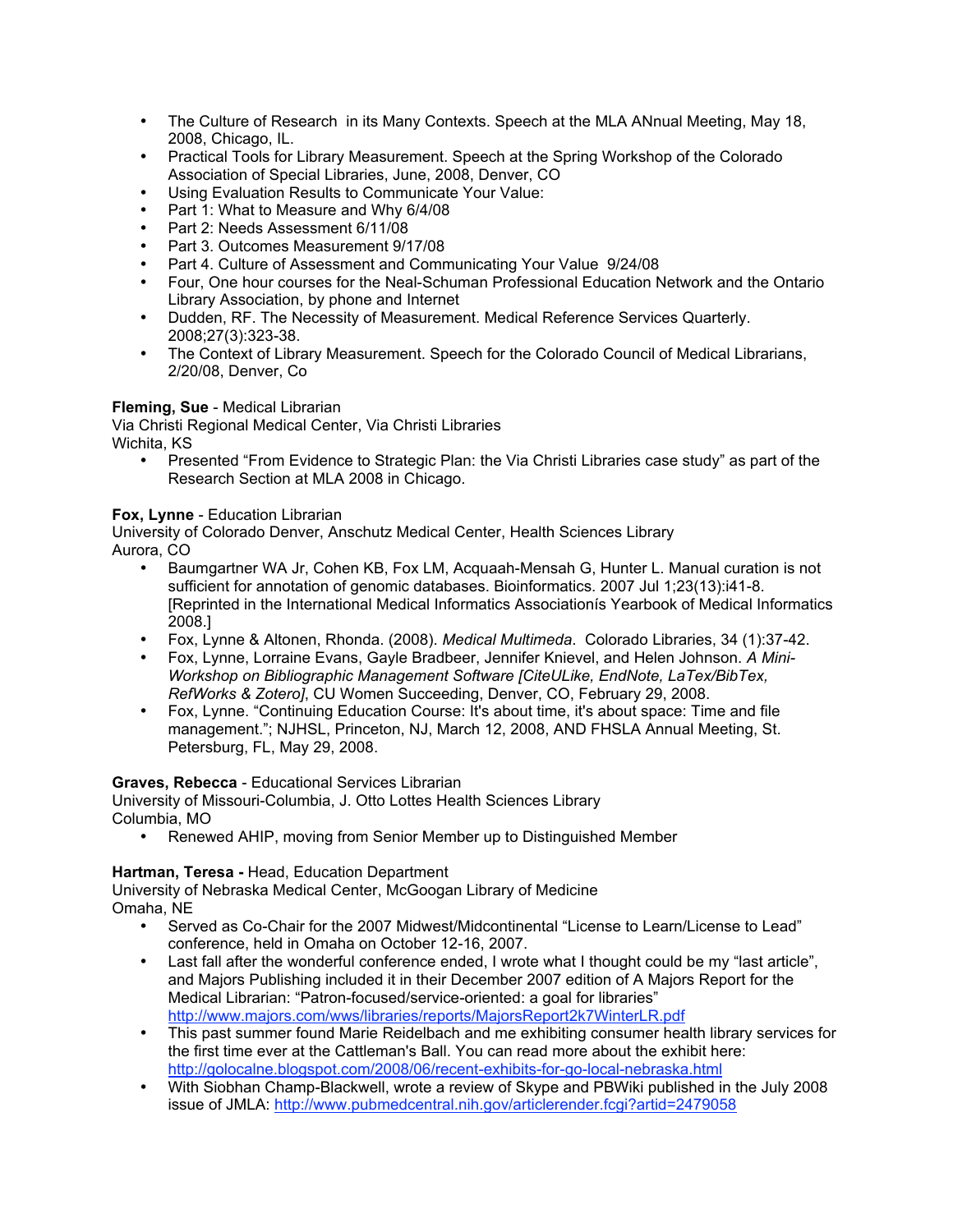# **Helms, Mary**

McGoogan Library of Medicine Omaha, NE

- Served as a member of the Planning Committee for Nebraska Aids Project's Night of 1,000 Stars and Mardi Gras on the Missouri benefits.
- Served as a volunteer for the 2008 Mutual of Omaha Swimvitational and the USA Swimming Olympic Trials.
- Member of the UNMC College of Medicine Admissions Committee.
- Serves as Executive Secretary for ICON local/state-wide Library consortium.
- FINALLY....closed the books as the Finance Chair for the 2007 joint chapter meeting of MCMLA and MC/MLA.

# **Kinzie, Lenora** - Director, Library Services

Stormont-Vail HealthCare, Stauffer Health Sciences Library Topeka, KS

- Appointed to Topeka & Shawnee County Public Library Health Information Neighborhood Advisory Board.
- Selected to participate as a pilot site for MLA/NLM Health Information Literacy Pilot Project.
- Awarded Kan-ed grant to acquire HD Videoconferencing equipment for Stormont-Vail HealthCare.
- Nominated for Stormont-Vail Clifton Leadership Award...din't win but was honored to be nominated.

#### **Kirby, Sarah** - Medical Librarian/Consumer Health

Providence Medical Center, Medical/Consumer Library Kansas City, KS

- Coordinator, Organizer, Hostess, HSLNKC Technology Series:
- Point-of-Care series from January November 2007
- Consortium Purchasing Coordinator, HSLNKC, 2007

#### **Klinke, Kelly** - Librarian

Liberty Hospital, Health Resource Library Liberty, MO

- Member, 2008 MLA Local Arrangements Committee.
- Member, Regional Advisory Board for RML Mid-continental region, 2007-08.
- Chair, Government Relations Committee, 2007-2008.
- Completed American Medical Informatics Association graduate-level course, "Introduction to Biomedical Informatics"; June, 2008.

#### **Logan, Cindy** - Asst. Professor/Manager of DISC

Kansas State University, Veterinary Medical Library Manhattan, KS

- Received State of Kansas Interlibrary Loan Development Program Grant for 6th year, \$2500
- Received Provisional Membership in Medical Library Association's Academy of Health Information Professionals

# **Magee, Marty** - NN/LM MCR Education/Nebraska Liaison

NN/LM MCR, McGoogan Library of Medicine Omaha, NE

- Development of "Nebraska Notebook" (with Marie Reidelbach UNMC McGoogan)
- Paper presenting this at 2008 MCMLA
- Classes taught: online "Thinking Like an MBA" for MLA CE credits -twice yearly
- **Mueth, Betsy** Learning Resource Ctr & Archives Coord

Missouri Baptist Medical Center, Clinical Nursing Institute St. Louis, MO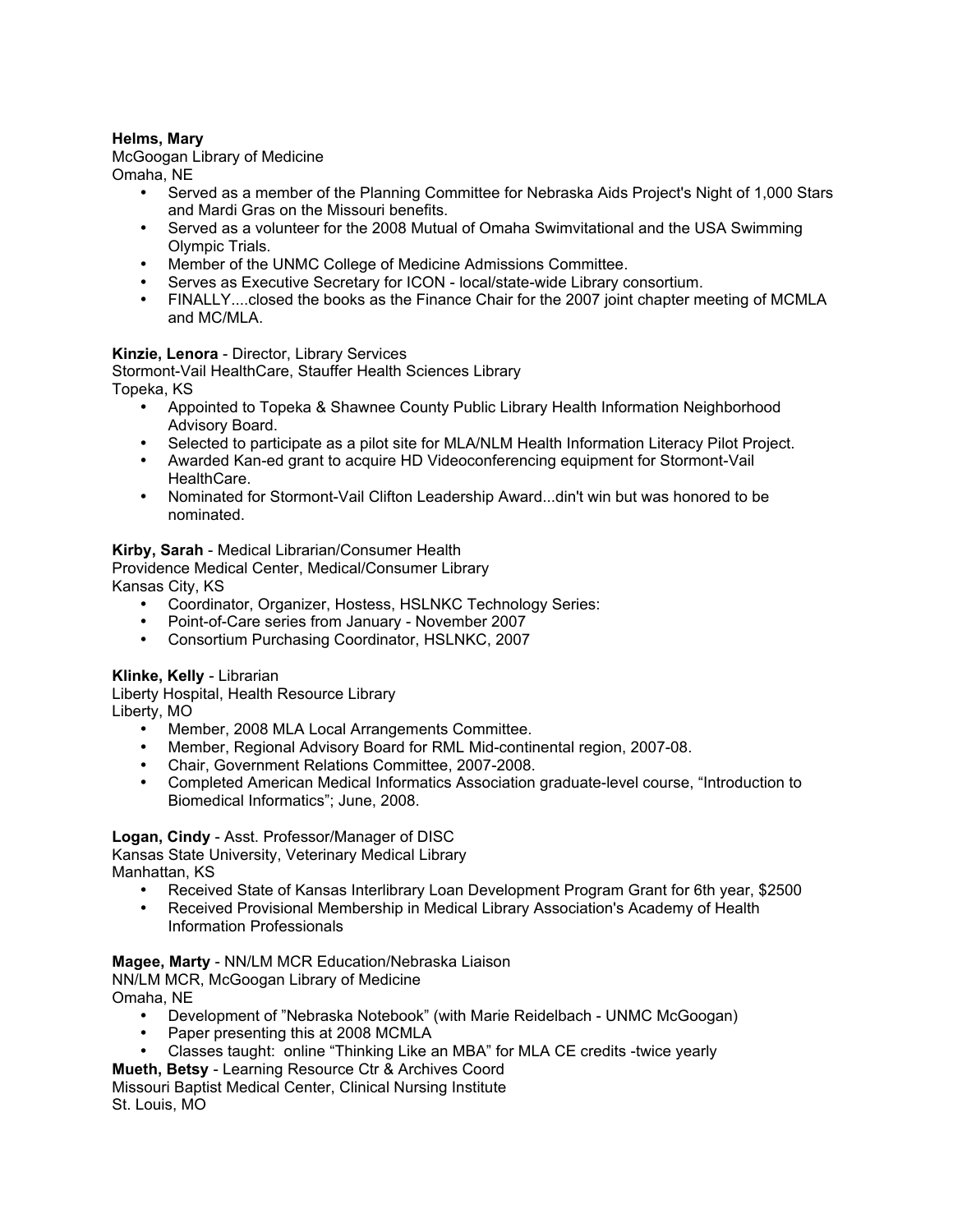- Coordinated the "clinical" portion of Master's level Evidence Based Nursing class in collaboration with U of Mo, St. Louis. Students spend 8 weeks working closely with the MBMC policy & procedure committee to revise clinical nursing policies & put them in an evidence-based format.
- Coordinated the streamlining of the manual received by new employees during their orientation.
- Participated in a multi-disciplinary team to revise the process for annual nursing competencies to include a 2 week competency blitz.

#### **Pfannenstiel, Brenda R.** - Manager of Library Services

Children's Mercy Hospitals & amp; Clinics, Library Kansas City, MO

- Regional Advisory Board member for the MidContinental Regional Medical Library (MCRML), National Network of Libraries of Medicine (NN/LM), May 1, 2007-
- Editor, Consumer Health column in MLA News, Aug. 2007-
- MCMLA Publications Committee, 2005-2008
- Health Sciences Library Network of Kansas City Web Site Committee, 2008
- Publication: Pfannenstiel, Brenda R. "Searching Biomedical Databases." MCMLA Express, 2008 May;29(2):1-3.
- CE Course: *Research for Beginners: Seven Steps to Success* MLA accredited 4 hours. Taught as a workshop at the University of Minnesota, March 5, 2008.
- Community Service: Kansas City Partnership to Advance Pediatric Palliative CareóCommunity Services Task Force Leader (led by Center for Practical Bioethics)
- Community Service: Kansas City Health Literacy Initiative Community Advisory Board (led by Kansas City Public MO Public Health Department)

#### **Reidelbach, Marie** - Associate Director for User Services

University of Nebraska Medical Center, McGoogan Library of Medicine Omaha, NE

- Reidelbach MA. Review of the book Technology and Copyright Law: A Guidebook for the Library, Research, and Teaching Professions. 2nd Edition. Journal of the Medical Library Association 2007; 95 (4): 463.
- Co-instructor for NRSG 806: Information Literacy and Scholarly Writing for Advanced Practice Nurses. Online course for graduate nursing students which is offered for the first time both first and second semesters through the University of Nebraska Medical Center College of Nursing.
- Co-presenting a paper with Marty Magee at the 2008 MCMLA Annual Meeting , October 4-8, 2008, Cody, WY titled Title: "Exploring a New Frontier: The Nebraska Notebook for Consumer Health".
- Co-presented a paper at the Public Library Association Twelfth National Conference, March 28, 2008, Minneapolis, MN titled "Medline Plus Goes Local: Linking Quality Health Information to Local Health Services through Partnerships".
- Development of Nebraska Notebook (with Marty Magee): www.tinyurl.com/nebraskanotebook
- Paper presentation for same with Marty Magee at MCMLA 2008

#### **Traditi, Lisa** - Head of Education

University of Colorado Denver Anschutz Medical Campus, Health Sciences Library Aurora, CO

- Class: Teaching about Evidence-based Practice MLA CE Course taught Nov. 13, 2007 at Southern Chapter of MLA (Charleston, SC)
- Class: Teaching about Evidence-based Practice MLA CE Course taught Mar., 14, 2008 at Laupus Library, Eastern Carolina University (Greenville, NC)
- Class: Creating Influence: How to Get What You Want MLA CE Course to be taught Oct. 7, 2008 at Midcontinental Chapter of MLA (Cody, WY)
- Other: Candidate for 2008 MLA Nominating Committee (not elected)
- Other: Librarian Tutor and Coordinator of Librarian Tutors for the 10th How to Practice Evidence Based Health Care Workshop Jul. 26-31, 2008 in Midway, UT

**Williams, Sheryl L.** - Head, Materials Management Dept.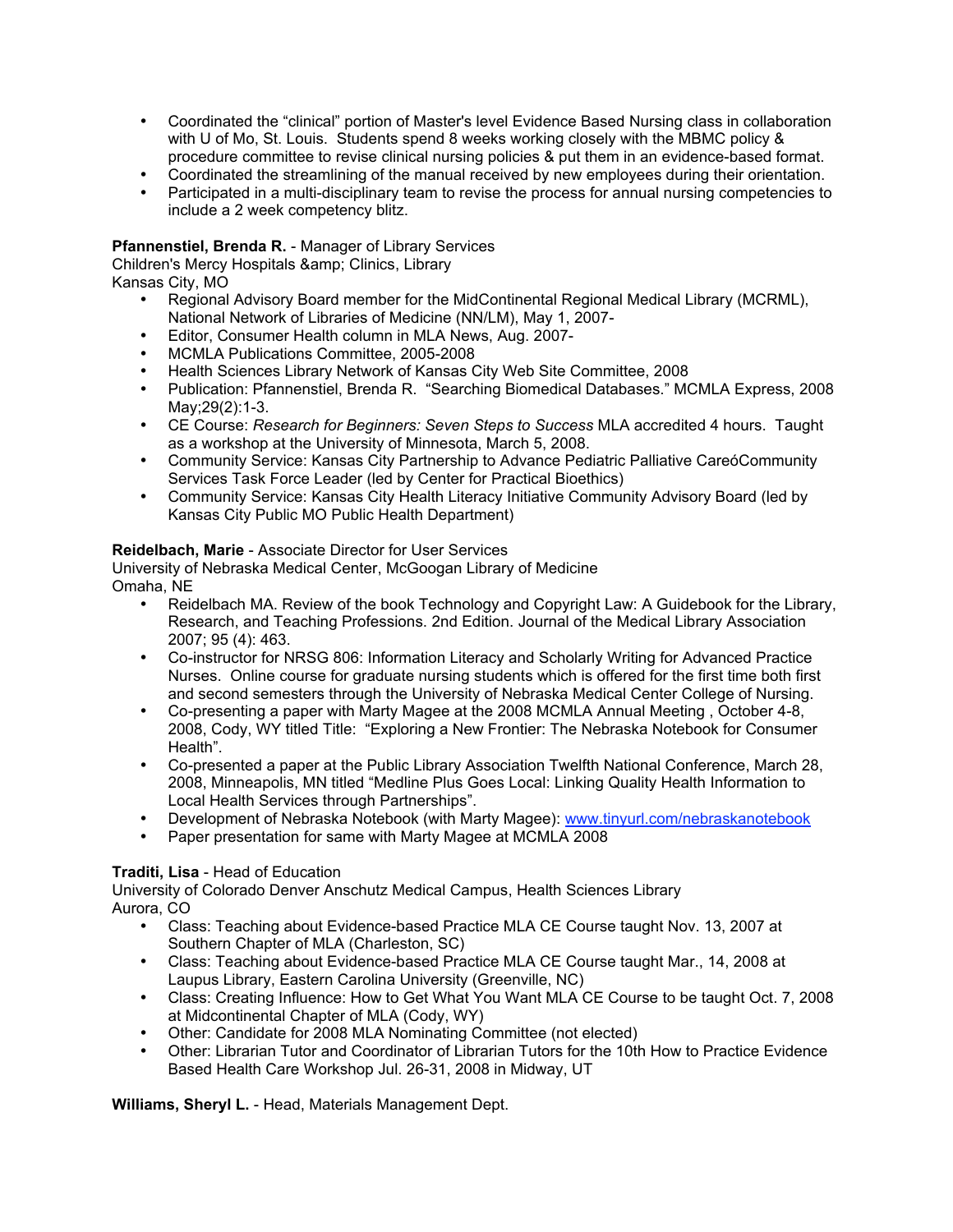University of Nebraska Medical Center, McGoogan Library of Medicine Omaha, NE

• As this year's chair of the Nebraska Library Association's Technical Services Round Table (TSRT), I have arranged for the first-ever-TSRT-sponsored pre-conference for the Association's annual meeting. We are bringing Sidney Berger, Ph.D., Director of the Phillips Library at the Peabody Essex Museum, Salem, MA, to present & quot; What is a Book Worth? Determining the Value of a Book. & quot; I have been awarded grants from the McGoogan Library of Medicine, the Mountain Plains Library Association, the University of Nebraska Press, and Houchen Bindery, Ltd. The strong support received illustrates what I suspected, that this program will fill a void in information and experience for attendees.

# **Wilson, Lynn** - Director - retired in 2008

Primary Childrens Medical Center, Medical Library Salt Lake City, UT

- Lynn Wilson was the Medical Librarian at Primary Childrenís Medical Center from April 4th, 1983, until her retirement in April of this year. She provided the staff, and patients and family members at the hospital with 24 years of professional expertise and remarkable customer service.
- Feedback regarding Lynn was universally exceptional. From her patrons at the hospital:
	- "Lynn always serves our families and staff with patience and graciousness. She looks for better ways to make certain that people receive the information they want and need. She is a valued colleague."
	- "Lynn Wilson is one of the gems of the hospital. She is organized, team oriented, customer-service driven, and simply fantastic. She has been critical to me in my role as Director of the Continuing Medical Education Program at the hospital. I can't tell you the number of times that Lynn has helped research a disorder or arranged an interlibrary loan for an article. She is one of our best assets, and her contributions to the education mission of the hospital are greatly appreciated."
	- "Lynn provides the best customer service of any person I know in the hospital. She uses her outstanding expertise in library resources to assist one and all as if they were the CEO of the hospital."
	- "Lynn is an amazing support for me and my role. Her patience is endless; I always feel that she has time to help me; her expertise is invaluable, and I know my requests will be handled in a very timely fashion."
	- I have known Lynn since 2000; initially as a medical resident and then as a faculty member. I have found her to be an exemplary librarian combining both outstanding knowledge of her field with an intense desire to meet the needs of the libraryís users. Every time, without exception, that I have had a reference question, Lynn has directed me to an appropriate source of information. She has also proactively informed me of changes in services and new resources. Lynn is also very solicitous of user feedback and optimizes the libraryís services to users. For example, she fought to maintain online access to journals and databases that, while expensive, were valuable to patrons. Lynnís efforts have added significantly to the success of my academic career and I will miss her greatly upon her retirement.
	- Lynn is such a professional. She has helped me on many occasions. You can probably get technical examples from others, but what I know about Lynn is her deep commitment to the library vision, her respect for knowledge and information, and her great service ethic of helping others to get the information and sources they need.
	- From her coworkers:
	- Lynn has an enviable work ethic, and boundless humanism and concern for the parents, students and staff who patronized ëherí library.
	- In serving on the bylaws revision committee [of the Utah Health Sciences Library Consortium], I found Lynn's input invaluable because of her knowledge of the history of the consortium. She articulates her ideas clearly and with humor. I have always been impressed with her common sense approach to discussions during consortium meetings. She is a warm and kind person, as well as a terrific librarian.